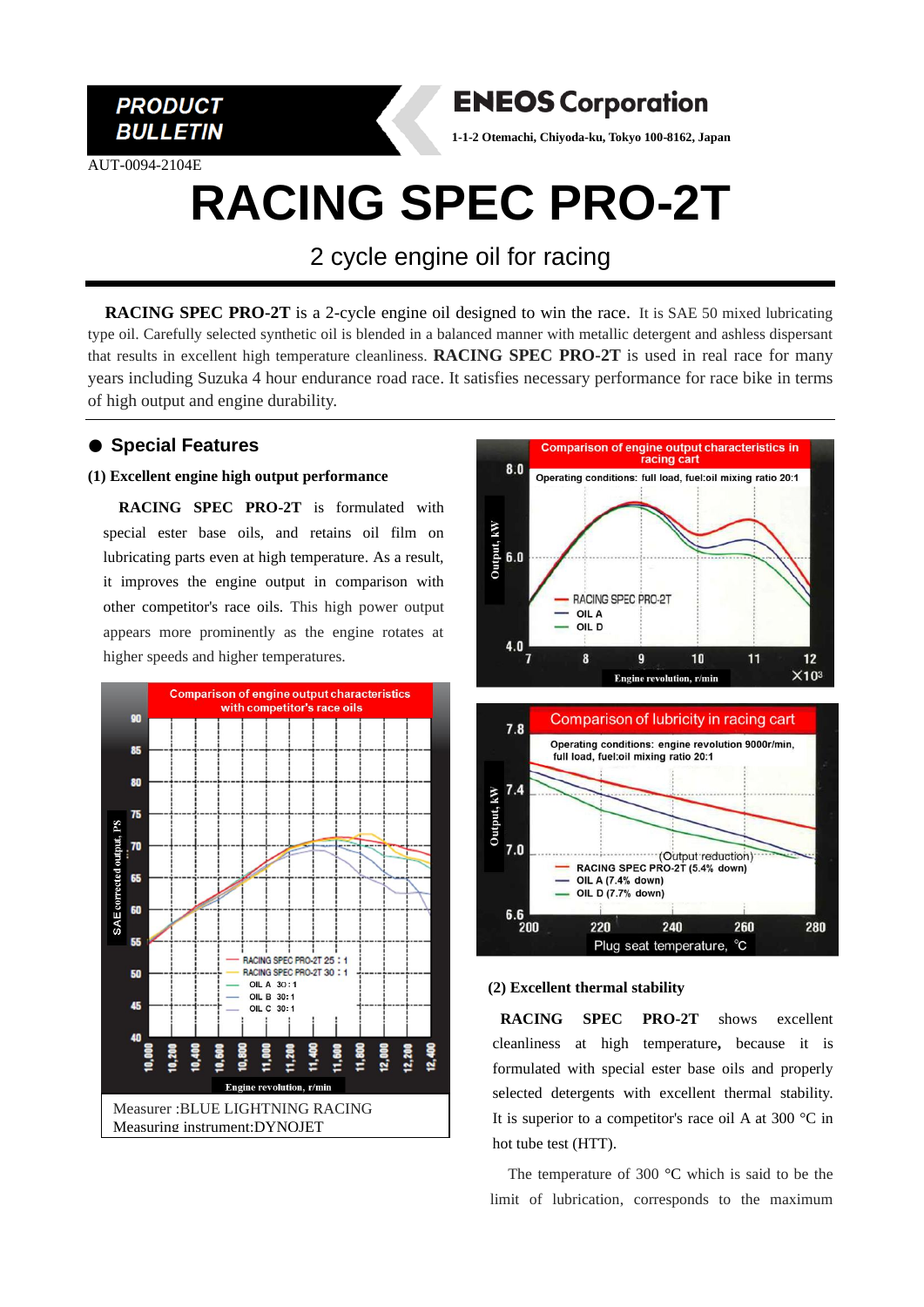

temperature instantaneously experienced with a sports

type air-cooled 2-cycle engine.

#### **(3) Excellent anti-seizure performance**

Engine simulation is tested with **RACING SPEC PRO-2T** and the competitor's race oil A under the conditions of oil mixing ratio of 35: 1 and a plug seat temperature of 250 °C. The competitor's race oil A caused a decrease in output from the middle of the test, but **RACING SPEC PRO-2T** had no problem at all.

**RACING SPEC PRO-2T** has extremely excellent anti-seizure performance, because it does not cause piston seizure even if the oil mixture ratio is reduced to 65: 1. Furthermore it also passes when the plug seat temperature is raised to 300°C.

| air-cooled 123cc engine, 7000r/min, full load, 3h |      |                |                  |                  |  |
|---------------------------------------------------|------|----------------|------------------|------------------|--|
| fuel: oil ratio                                   | 20:1 | 35:1           | 65:1             |                  |  |
| $^{\circ}$ C<br>plug seat tenperature             | 300  | 250            | 250              | 300              |  |
| RACING SPEC PRO-2T                                | Pass | Pass           | Pass             | Pass             |  |
| 0i1A                                              | Pass | Output<br>Down | Fail<br>(176min) | Fail<br>(104min) |  |
| (Time to seizure)                                 |      |                |                  |                  |  |

Results of anti-seizure test

#### **(4) Excellent engine cleanliness**

race.

**RACING SPEC PRO-2T** demonstrates better piston cleanliness than the competitor's race oil A in the 2T engine test based on driving conditions simulating actual



**2T engine test**: air-cooled 123cc engine, 7000r/min, full load, 3h, plug seat temperature 250°C, fuel : oil ratio 35 : 1

# **(5) Prevention of sticking of throttle slide in rainy weather**

 Emulsion sludge is generated in the throttle at the time of rainy weather or high humidity weather, which may interfere with throttle operation. **RACING SPEC PRO-2T** completely suppresses the formation of emulsion sludge by engine oil composition.

#### **(6) Good evaluation in actual motorcycle running test**

Practical performance of **RACING SPEC PRO-2T** has been evaluated by motorcycle manufacturers and private racing teams. The features of **RACING SPEC PRO-2T** such as good dandruff at high speed have been confirmed even in the actual race. (See table below)

### ● **Containers**

1-liter can (20 pieces)

# ● **Typical Properties of RACING SPEC PRO-2T**

| SAE viscosity grade |                  |                 | 50           |
|---------------------|------------------|-----------------|--------------|
| Appearance          |                  |                 | <b>Brown</b> |
|                     |                  |                 | liquid       |
| Density             | $(15^{\circ}C)$  | $g/cm^3$        | 0.968        |
| Viscosity           | $(40^{\circ}C)$  | $mm^2/s$        | 192.1        |
|                     | $(100^{\circ}C)$ | $mm^2/s$        | 21.40        |
| Viscosity index     |                  |                 | 133          |
| Flash point         | (COC)            | $\rm ^{\circ}C$ | 246          |
| Pour point          |                  | $^{\circ}C$     | $-40$        |
| Acid number         |                  | mgKOH/g         | 0.13         |
| Base number(D664)   |                  | mgKOH/g         | 3.26         |
| Sulfated ash        |                  | $mass\%$        | 0.18         |
| Element. N          |                  | $mass\%$        | 0.094        |

Note: The typical properties may be changed without notice. (March 2018)